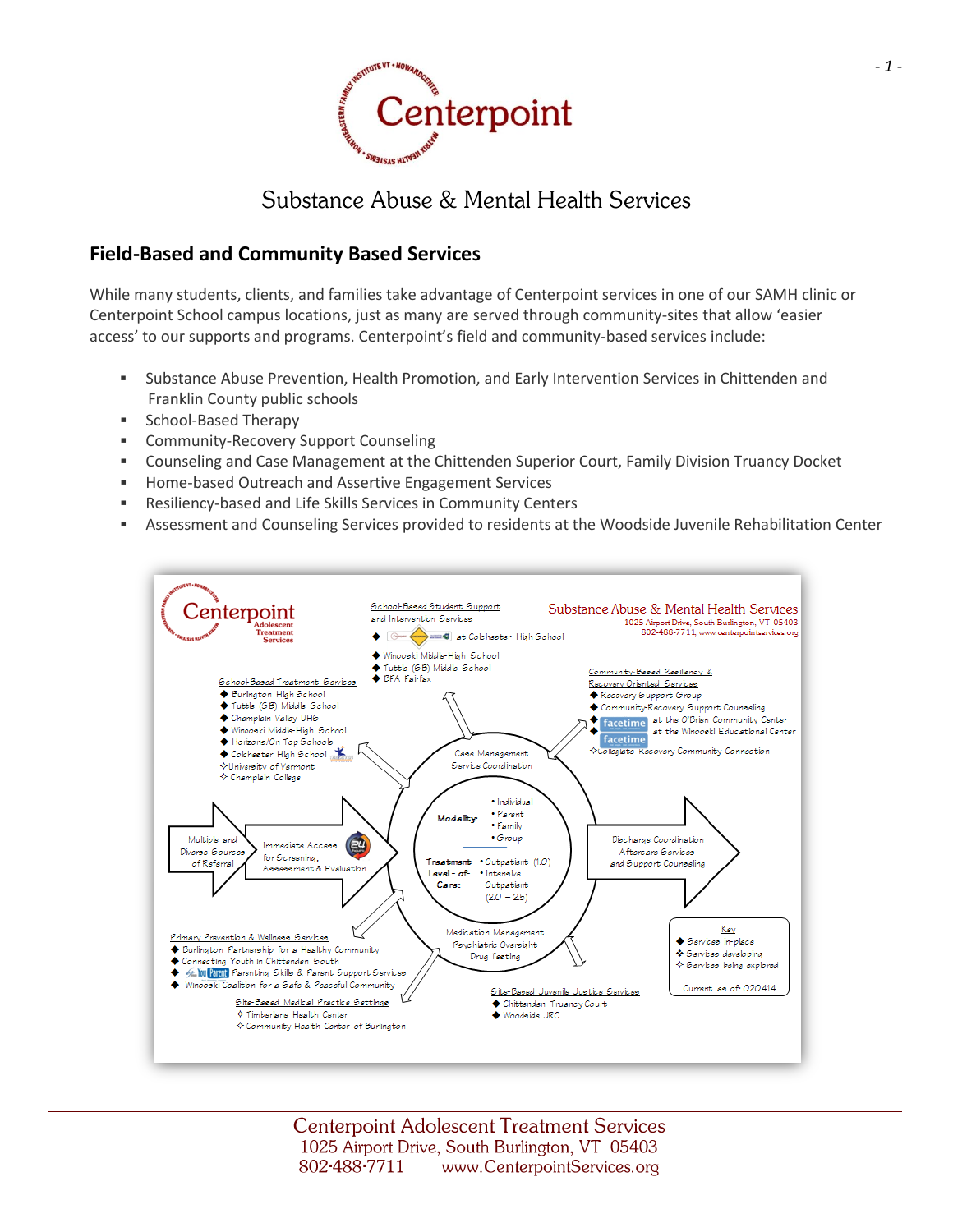## **Centerpoint's On-Site Services in Public Schools**

Centerpoint's School-Based Services range from prevention and early intervention programming to more intensive treatment services, applying evidence-based strategies and integrative therapies to address the broad range of issues facing middle and high school students. These services include:

- **•** Health Promotion/Substance Abuse Prevention and Education Activities  $1,2,3$ Provided at BFA Fairfax and Winooski Educational Center
- **Screening & Brief Intervention Student Support Services** 1,2,3,9 Provided at BFA Fairfax, Winooski Educational Center, and through Project Checkpoint® at Colchester High School
- **•** Individual Counseling Services <sup>3,4,6,9</sup>
	- Provided at: Burlington High School (1 day/week) Winooski High School (5 days/week) Colchester High School (1 day/week) FH Tuttle (South Burlington) Middle School (2 days/week) Champlain Valley Union High School (3 days/week) On-Top/Horizons (Burlington) Alternative High School (2.5 days/week)
	- **Family Counseling and Therapy Services** 4,9 Provided at: Winooski High School (as needed) FH Tuttle (South Burlington) Middle School (as needed)
- **The Creative Expressions** art therapy-based group<sup>4,9</sup> Provided at Winooski Middle School, as part of the coordinated Student Support Program
- The Rise Up limbic and movement-based group <sup>4,9</sup> Provided at Winooski Middle School, as part of the Coordinated Student Support Program
- **FaceTime**<sup>®</sup>, a wellness, life skills promotion, and resiliency-oriented community connections group<sup>4,9</sup> Provided at Winooski Middle School, as part of the coordinated Student Support Program
- **The** *Changes* **group,** integrating motivational enhancement therapies, cognitive behavioral therapies, and the Seven Challenges<sup>®</sup> treatment model<sup>4,9</sup>
	- Provided at Colchester High School, as a counseling adjunct to the Project Checkpoint referral and access of treatment/assertive engagement
- **Parent Support and Skills training Services**, applying the *YouParent®* programming designed for parents of middle school students 3,5,8
	- Provided for Hunt and Edmunds (Burlington) Middle School parents, with likely expansion to the Winooski and Chittenden South Communities